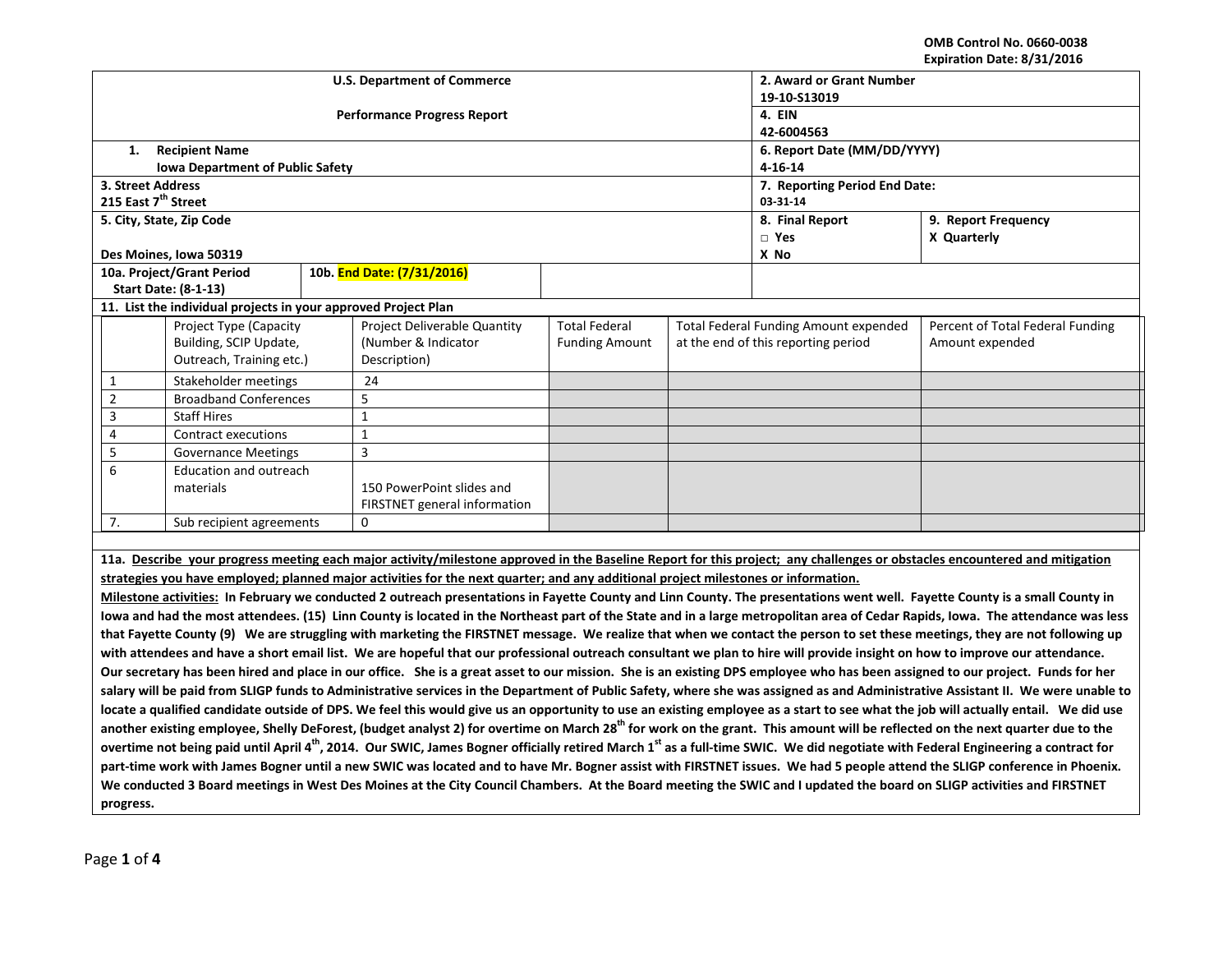**11b. If the project team anticipates requesting any changes to the approved Baseline Report in the next quarter, describe those below. Note that any substantive changes to the Baseline Report must be approved by the Department of Commerce before implementation. None at this time**

**11c. Provide any other information that would be useful to NTIA as it assesses this project's progress.** 

**Continue to push any information to us regarding State consultation and or outreach materials that you feel are current and if any changes to your mission or timeline have occurred.** 

**11d. Describe any success stories or best practices you have identified. Please be as specific as possible.**

**In one of the outreach sessions in Fayette County, Iowa, the audiences seemed to grasp the concept and were excited to see this develop. One audience member stated, "we need this and we need to stay on top of this". We are very fortunate to have excellent resources and support in DPS and in the Governor's Office. We also have a great deal going on in the State of Iowa when it comes to improving broadband to all Iowans. (Connect every Iowan act) We feel this will be a partnership that will save dollars for everyone. Our Secretary position has been filled and is a tremendous relief for us. She is a great fit and adapts well.** 

**12. Personnel** 

**12a. If the project is not fully staffed, describe how any lack of staffing may impact the project's time line and when the project will be fully staffed.**

 **Still working on getting a full time SWIC to replace James Bogner. Jim is working part-time to assist until a new SWIC is located.** 

**12b. Staffing Table**

| Job Title                                                                                                                             |                            |                          | FTE %                      |                                                                                                                 | Change                       |               |                                                |                                                 |                        |  |
|---------------------------------------------------------------------------------------------------------------------------------------|----------------------------|--------------------------|----------------------------|-----------------------------------------------------------------------------------------------------------------|------------------------------|---------------|------------------------------------------------|-------------------------------------------------|------------------------|--|
| DPS Interoperability Officer Sgt Lampe<br>Administrative Assistant (secretary)                                                        |                            |                          |                            | 50% of wages paid by SLIGP funds for SLIGP activities<br>100% of wages paid by SLIGP funds for SLIGP activities | N <sub>O</sub><br><b>YES</b> |               |                                                |                                                 |                        |  |
| Add Row<br>Remove Row                                                                                                                 |                            |                          |                            |                                                                                                                 |                              |               |                                                |                                                 |                        |  |
| 13. Subcontracts (Vendors and/or Sub recipients)                                                                                      |                            |                          |                            |                                                                                                                 |                              |               |                                                |                                                 |                        |  |
| 13a. Subcontracts Table - Include all subcontractors. The totals from this table must equal the "Subcontracts Total" in Question 14f. |                            |                          |                            |                                                                                                                 |                              |               |                                                |                                                 |                        |  |
| Name                                                                                                                                  | <b>Subcontract Purpose</b> | Type<br>(Vendor/Subrec.) | RFP/RFQ<br>Issued<br>(Y/N) | Contract<br>Executed<br>(Y/N)                                                                                   | Start<br>Date                | End<br>Date   | <b>Total Federal</b><br><b>Funds Allocated</b> | <b>Total Matching</b><br><b>Funds Allocated</b> | Project and % Assigned |  |
| Federal<br>Engineering                                                                                                                | <b>SLIGP</b> activities    | Vendor                   | N                          | Υ                                                                                                               | $8 - 1 - 13$                 | $6 - 30 - 14$ | 267,782                                        | 66,946                                          |                        |  |
| Connect Iowa                                                                                                                          | <b>SLIGP Outreach</b>      | Vendor                   | Y                          | N                                                                                                               | $\overline{\phantom{a}}$     |               | 116,480                                        | 29,120                                          |                        |  |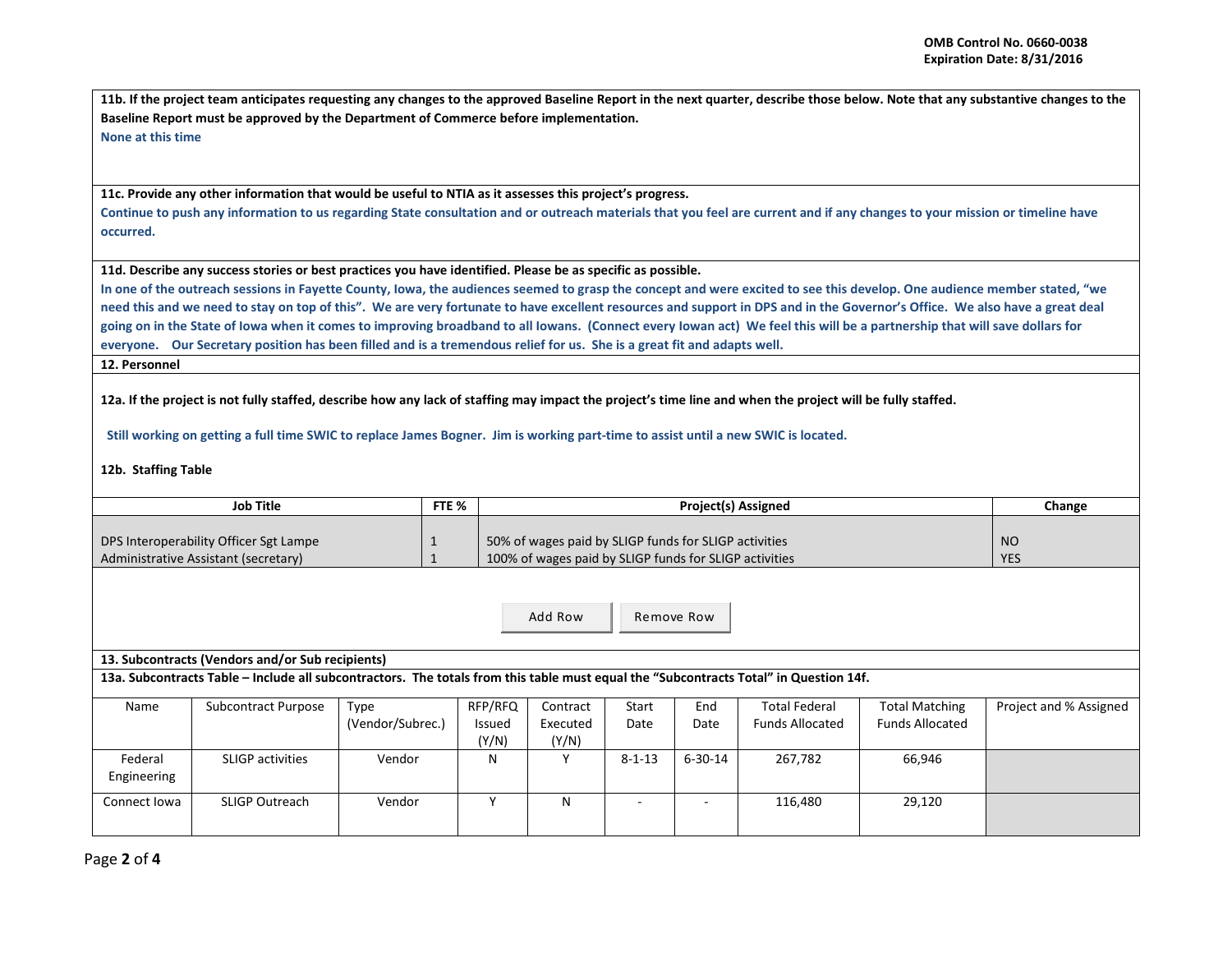| Unknown<br>vendor                                                              | Phase 2 |                      | Vendor                                                                                                        | N        | N                   |              |                                                   | 573,040                        | 143,260  |                                                                                                                                                                                      |  |  |
|--------------------------------------------------------------------------------|---------|----------------------|---------------------------------------------------------------------------------------------------------------|----------|---------------------|--------------|---------------------------------------------------|--------------------------------|----------|--------------------------------------------------------------------------------------------------------------------------------------------------------------------------------------|--|--|
| Add Row<br>Remove Row                                                          |         |                      |                                                                                                               |          |                     |              |                                                   |                                |          |                                                                                                                                                                                      |  |  |
| 13b. Describe any challenges encountered with vendors and/or sub recipients.   |         |                      |                                                                                                               |          |                     |              |                                                   |                                |          |                                                                                                                                                                                      |  |  |
| None during this quarter                                                       |         |                      |                                                                                                               |          |                     |              |                                                   |                                |          |                                                                                                                                                                                      |  |  |
| 14. Budget Worksheet                                                           |         |                      |                                                                                                               |          |                     |              |                                                   |                                |          |                                                                                                                                                                                      |  |  |
|                                                                                |         |                      | Columns 2, 3 and 4 must match your current project budget for the entire award, which is the SF-424A on file. |          |                     |              |                                                   |                                |          |                                                                                                                                                                                      |  |  |
| Only list matching funds that the Department of Commerce has already approved. |         |                      |                                                                                                               |          |                     |              |                                                   |                                |          |                                                                                                                                                                                      |  |  |
|                                                                                |         |                      |                                                                                                               |          |                     |              |                                                   |                                |          |                                                                                                                                                                                      |  |  |
| Project Budget Element (1)                                                     |         | <b>Federal Funds</b> | <b>Approved Matching</b>                                                                                      |          | <b>Total Budget</b> |              | <b>Federal Funds</b>                              | <b>Approved Matching Funds</b> |          | Total Funds Expended (7)                                                                                                                                                             |  |  |
|                                                                                |         | Awarded (2)          | Funds (3)                                                                                                     |          | (4)                 |              | Expended (5)                                      | Expended (6)                   |          |                                                                                                                                                                                      |  |  |
| a. Personnel Salaries                                                          |         | 127,920              |                                                                                                               | 31,980   | 159,900             |              | 10,713                                            |                                | 2,679    | 13,392                                                                                                                                                                               |  |  |
| b. Personnel Fringe Benefits                                                   |         | 52,542               |                                                                                                               | 13,135   | 65,677              |              | 4,193                                             |                                | 1,047    | 5,240                                                                                                                                                                                |  |  |
| c. Travel                                                                      |         | 414,904              |                                                                                                               | 103,726  | 518,630             |              | 5,018                                             |                                | 1,255    | 6,273                                                                                                                                                                                |  |  |
| d. Equipment                                                                   |         |                      | $\Omega$                                                                                                      | $\Omega$ | $\Omega$            |              | $\Omega$                                          |                                | $\Omega$ | $\Omega$                                                                                                                                                                             |  |  |
| e. Materials/Supplies                                                          |         | 48,326               |                                                                                                               | 12,082   | 60,408              |              | 15,903                                            |                                | 3,976    | 19,879                                                                                                                                                                               |  |  |
| f. Subcontracts Total                                                          |         | 957,302              |                                                                                                               | 239,326  | 1,196,628           |              | 53,241                                            |                                | 13,310   | 66,551                                                                                                                                                                               |  |  |
| g. Other                                                                       |         | 55,264               |                                                                                                               | 13,816   | 69,080              |              | 15,627                                            |                                | 3,907    | 19,534                                                                                                                                                                               |  |  |
| h. Total Costs                                                                 |         | 1,656,258            |                                                                                                               | 414,065  | 2,070,323           |              | 104,695<br>26,174                                 |                                |          | 130,869                                                                                                                                                                              |  |  |
| i. % of Total                                                                  |         | 80%                  |                                                                                                               | 20%      | 100%                |              | 80%                                               | 20%                            |          | 100%                                                                                                                                                                                 |  |  |
|                                                                                |         |                      |                                                                                                               |          |                     |              |                                                   |                                |          | 15. Certification: I certify to the best of my knowledge and belief that this report is correct and complete for performance of activities for the purpose(s) set forth in the award |  |  |
| documents.                                                                     |         |                      |                                                                                                               |          |                     |              |                                                   |                                |          |                                                                                                                                                                                      |  |  |
| 16a. Typed or printed name and title of Authorized Certifying Official         |         |                      |                                                                                                               |          |                     |              | 16c. Telephone (area code, number, and extension) |                                |          |                                                                                                                                                                                      |  |  |
| <b>Thomas Lampe</b>                                                            |         |                      |                                                                                                               |          |                     | 515-725-6113 |                                                   |                                |          |                                                                                                                                                                                      |  |  |
|                                                                                |         |                      |                                                                                                               |          |                     |              | 16d. Email Address lampe@dps.state.ia.us          |                                |          |                                                                                                                                                                                      |  |  |
| 16b. Signature of Authorized Certifying Official                               |         |                      |                                                                                                               |          |                     |              | 16e. Date Report Submitted (month, day, year)     |                                |          |                                                                                                                                                                                      |  |  |

According to the Paperwork Reduction Act, as amended, no persons are required to respond to a collection of information unless it displays a currently valid OMB control number. Public reporting burden for this collection of information is estimated to average 10 hours per response for the application process, including time for reviewing instructions, searching existing data